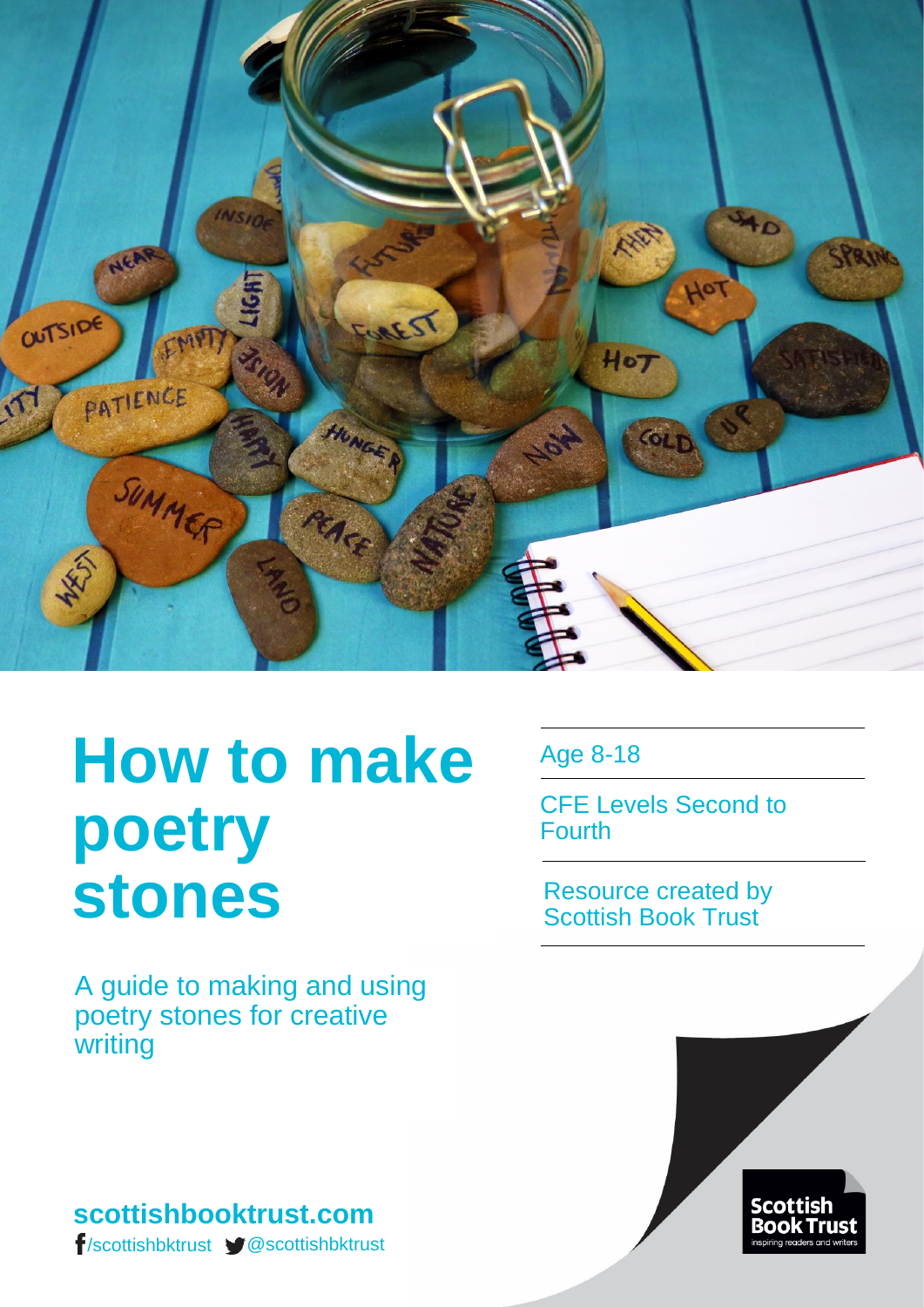# **Contents**

| How to make poetry stones          |  |
|------------------------------------|--|
| Suggested words                    |  |
| Activities for using poetry stones |  |

# **About this resource**

Poetry stones are a fun and creative way to generate ideas for creative writing, especially poetry. When faced with a blank page and asked to write a poem, young people can sometimes feel overwhelmed and find it challenging to come up with ideas, or know where to start. Poetry stones are a great way to spark ideas. They can be used as an impetus for writing, or as a starter activity for a lesson. They are versatile and can be used with any age group and made more or less complex, as you require.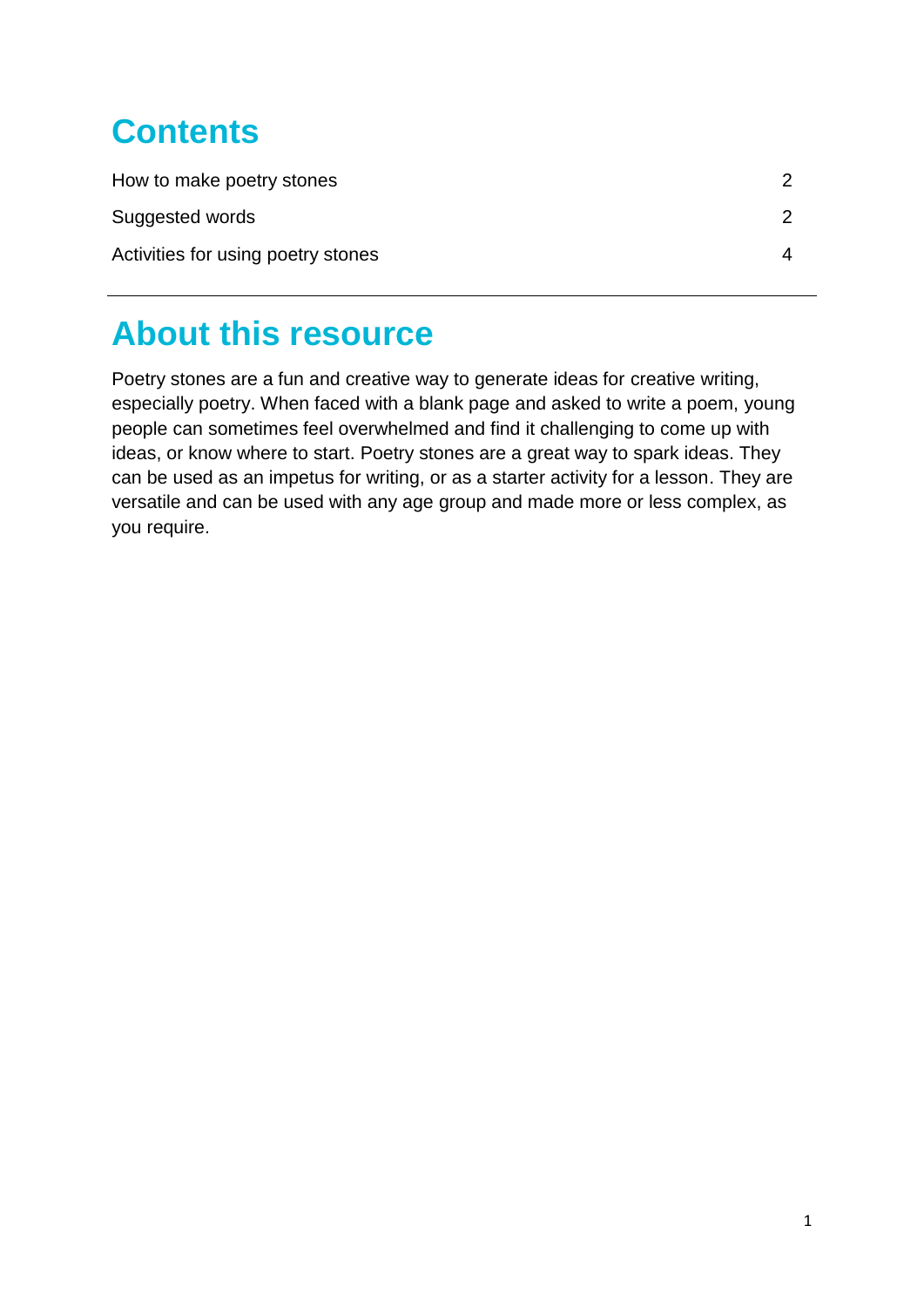# **How to make your poetry stones**

All you need for your poetry stones is some pebbles. Pebbles that are relatively round and flat are the easiest to write on. If you are using pebbles, ensure these are sourced in a sustainable way. Another great quick and cheap option is to use grey or brown card cut into pebble shapes.

Next, all you need to do is use a permanent marker to write your chosen words onto the pebbles or pebble card.

# **Suggested words**

These are just some words that you could use on your poetry pebbles. They have been created in pairs of opposites or counterparts with the aim to create interesting conflicts when young people select the pebbles.

The pairs have been divided into general themes: emotion, feeling, seasons, place, time and topical. You do not have to use all these words, they are suggestions to help you get started.

### **Emotion**

| Joy   | Despair  |
|-------|----------|
| Love  | Apathy   |
| Anger | Patience |
| Happy | Sad      |

### **Feeling**

| Peace  | Noise     |
|--------|-----------|
| Hunger | Satisfied |
| Rich   | Poor      |
| Little | Much      |
| Empty  | Full      |

#### **Season**

| Hot    | Cold   |
|--------|--------|
| Summer | Winter |

Autumn Spring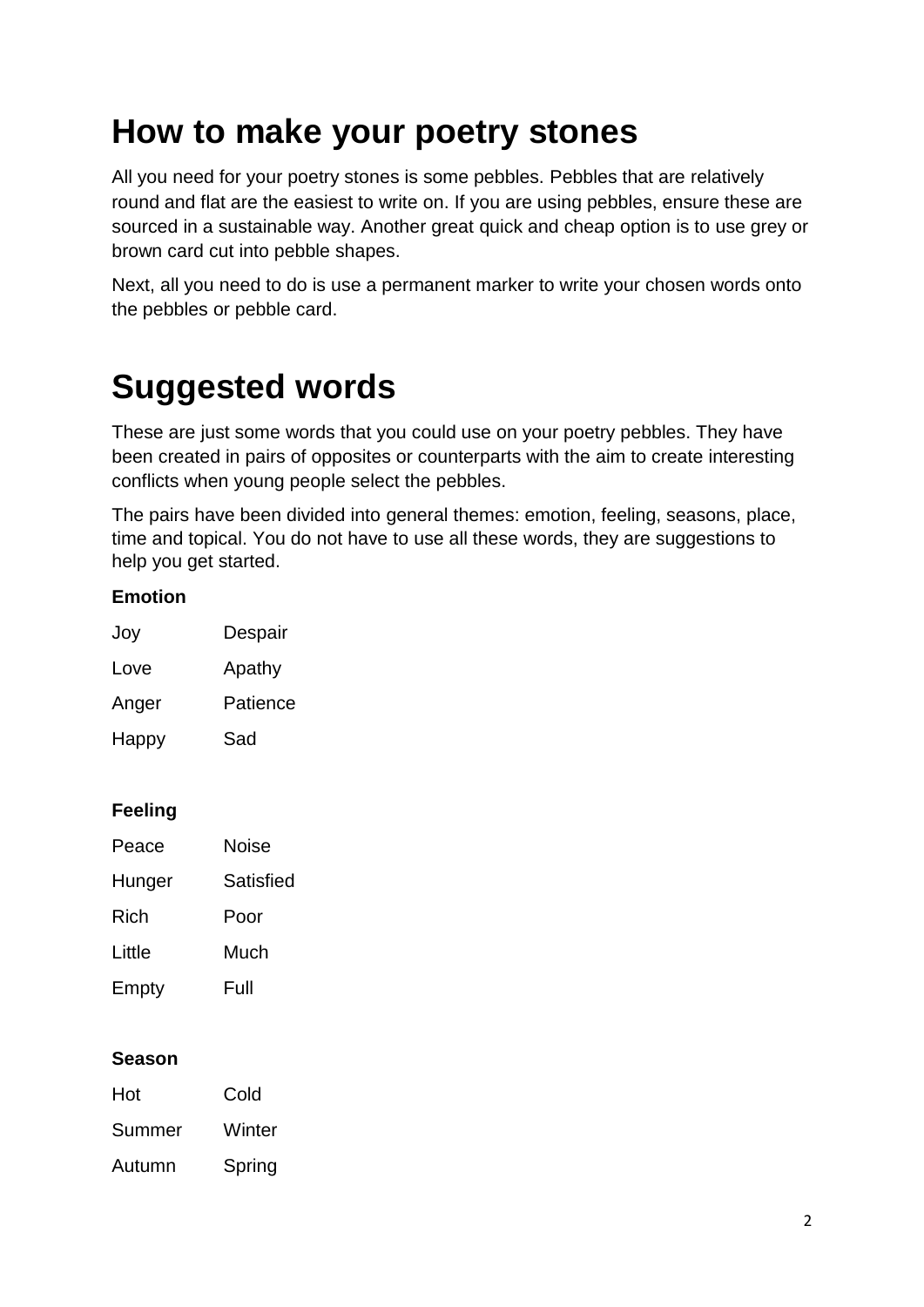Cloudy Clear

## **Time**

| Dark  | Light  |
|-------|--------|
| Moon  | Sun    |
| Now   | Then   |
| Past  | Future |
| Night | Day    |

### **Place**

| East   | West    |
|--------|---------|
| North  | South   |
| Forest | City    |
| Sunset | Sunrise |
| Desert | River   |
| Ocean  | l and   |
| Far    | Near    |
| Inside | Outside |
| Up     | Down    |

# **Topical**

| <b>Nature</b>  | Manmade        |
|----------------|----------------|
| <b>Plastic</b> | <b>Natural</b> |
| Organic        | Metal          |